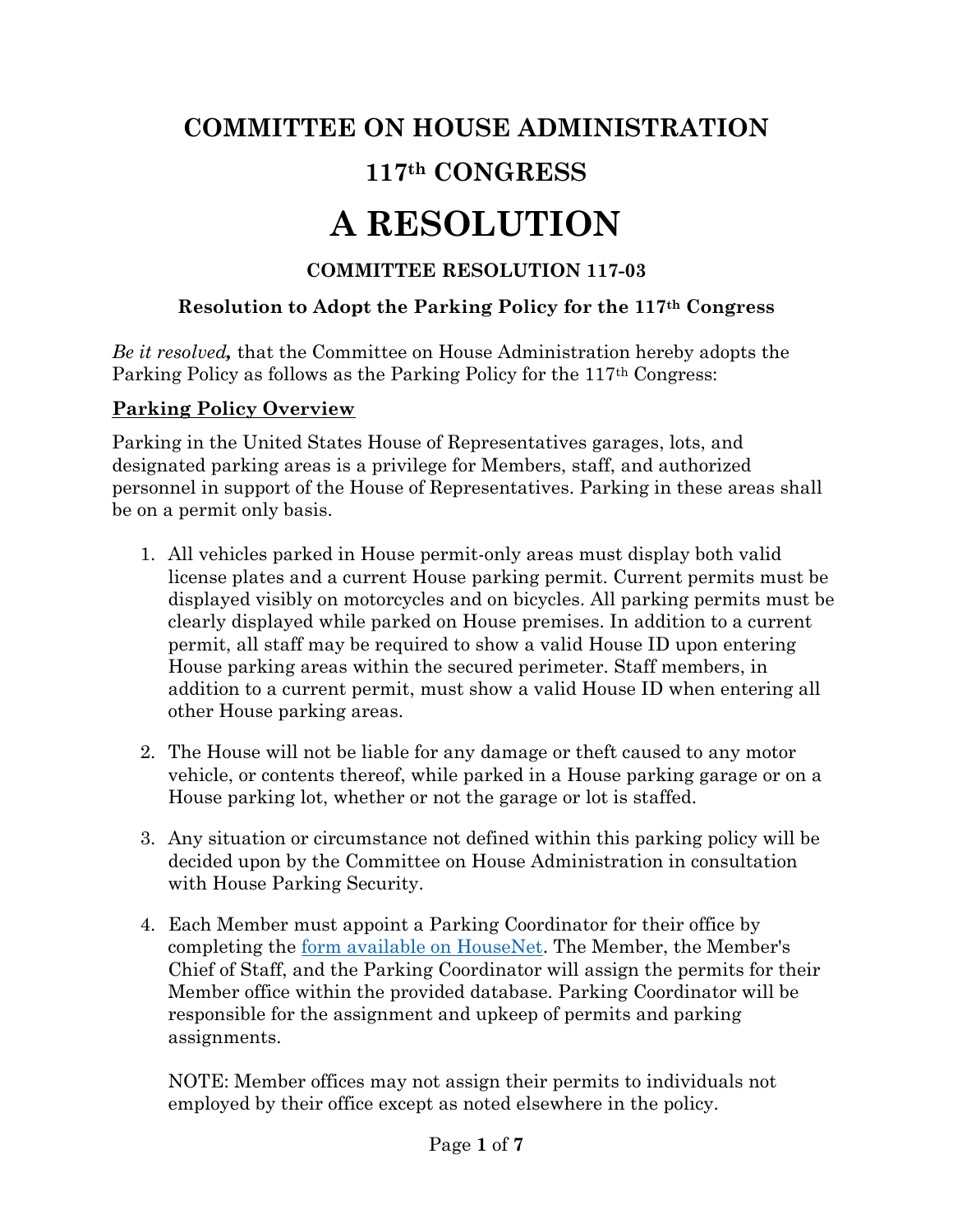#### **Permits**

- 1. Parking permits must be authorized through the office of a House employing authority and are available only to current House Members and staff holding a valid Congressional ID and current license plate. Shared employees may be issued a permit from any of their employing offices. Permits are exclusively for the use of the employing offices and House staff. Employing officers and House staff may not transfer permits.
- 2. Members and staff receiving a mass transit benefit are not eligible for parking permits (permanent or temporary) unless approval is obtained from the Committee on House Administration. If approval is granted, the requestor shall pick-up the temporary permit from the House Parking Security office (G2-28 Rayburn HOB) and park in a lot designated by House Parking Security. Approval is not needed for weekend and holiday parking; however, a temporary permit must be obtained from the House Parking Security office (G2-28 RHOB) and can only be requested one business day in advance of the desired date of use. Members and staff who utilize mass transit benefits can obtain a bicycle permit for the permit-only bicycle racks and still retain their mass transit benefits.
- 3. Spouses of Members may park in any garage or lot, on a space available basis and will be issued temporary permits if they are not using the Member plate. In addition, spouses will be required to present a Spouse ID. Due to the lack of available spaces, spouses of Members may only park on the G3 level of the Rayburn Garage if they use a H-plate with an RMC parking permit on it.
- 4. It is the responsibility of the employing office to retrieve parking permits when staff departs from their office. Employing offices whose departing staff have not returned their parking permits will be subject to a 30-day hold before re-assignment of the permit. (Note: Departing employees may receive a temporary parking permit for their last day(s) of employment for the permit to be removed in a timely manner).
- 5. Non-staff temporary permits may be issued at the request of an official Parking Coordinator, the Chief of Staff, or Member. The location of parking will be determined by House Parking Security. Non-staff temporary permits should be submitted by the Member, the Member's Chief of Staff, or the Member's Parking Coordinator through the appropriate database and include the requested individual's name as it appears on government issued ID and vehicle information (make, model, color, and license plate information). The maximum duration of a temporary permit is 14 business days in a 6-month period. Any individual needing a temporary permit for more than 14 business days in a 6-month period must submit the appropriate form to House Garages and Parking Security for the Committee's consideration. Registered lobbyists will not receive temporary permits. (For purposes of these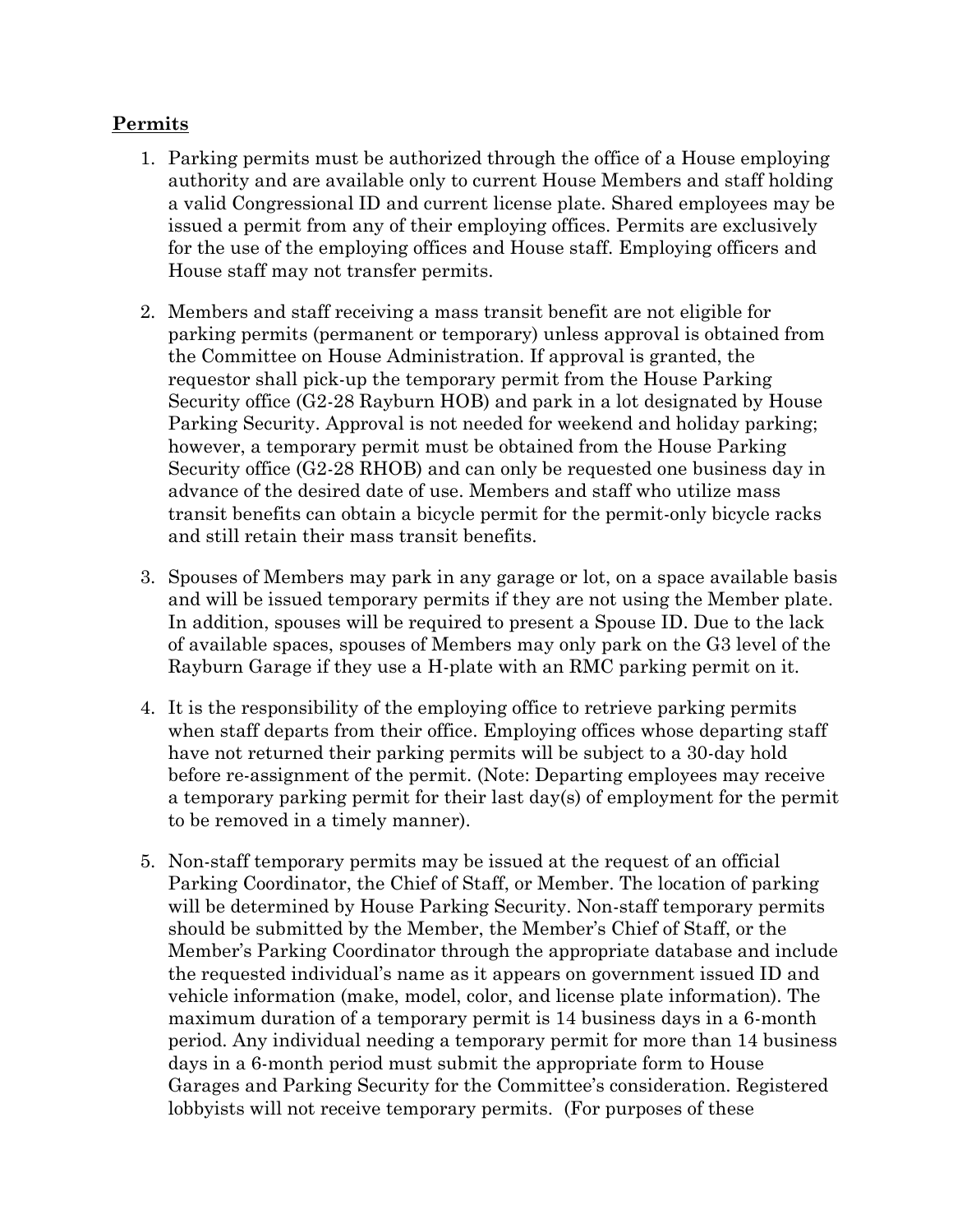regulations, "registered lobbyist" means a lobbyist registered under the Lobbying Disclosure Act of 1995 or any successor statute.)

6. Authorized permit holders who temporarily need to use an alternate vehicle should visit House Parking Security to obtain a temporary permit for that vehicle.

NOTE: Staff may only have one vehicle parked in House Parking Areas. Multiple vehicles are not permitted to be parked on House lots or garages at the same time.

#### **Multiple Vehicles**

- 1. Members and staff may register more than one vehicle to a single parking permit.
- 2. Individuals with a House ID that have multiple vehicles should register their additional vehicle(s) with their employing office's Parking Coordinator, who will notify the Office of House Garages and Parking Security (House Garages and Parking Security). Permits will be applied to each registered vehicle by House Garages and Parking Security (G2-28 RHOB).
- 3. An individual with House ID may not have multiple vehicles parked in House permit-only areas at any time. A Member and their spouse may simultaneously have vehicles parked in House permit-only areas provided that each has a House ID.
- 4. Staff registering more than one (1) vehicle will be required to show vehicle registration for all vehicles as proof of ownership before a permit is affixed to the windshield.

#### **Unreserved Parking**

House Members may choose their unreserved parking space from any available space in the various garages/lots/streets.

- 1. Unreserved staff parking, with the exception of the Rayburn G3 level, which is a MEMBERS ONLY location, is available on a first-come, first-served basis in the designated parking areas assigned to the employing office. This does not include special needs, reserved spaces, and electric vehicles requiring charging stations.
- 2. Vehicles, including motorcycles and bicycles, cannot be stored in any unreserved space in a House parking area, except for Member vehicles parked during periods when the House is not in session, the Member is traveling on official business, the Member is ill, or in other similar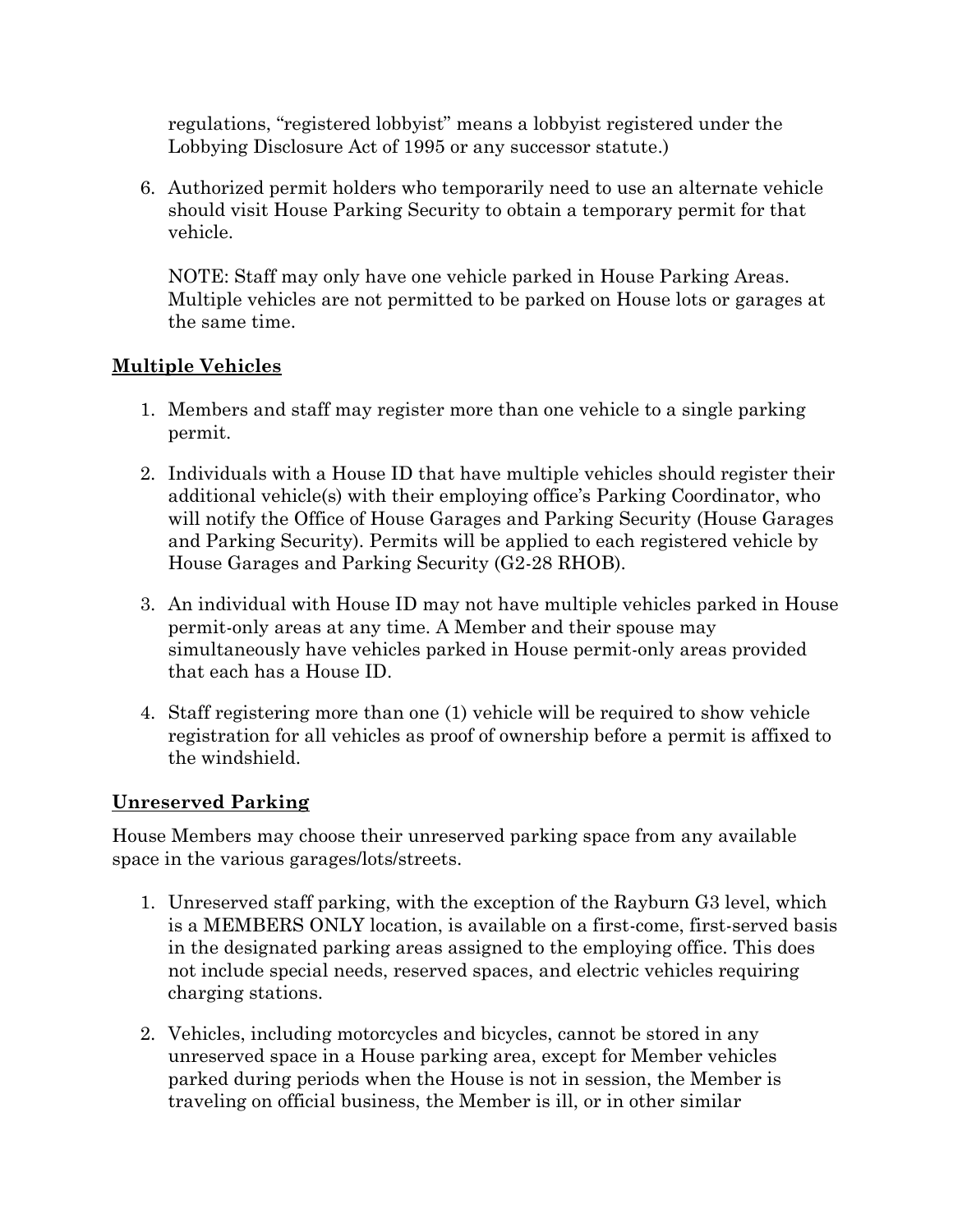circumstances. "Stored" is defined as being continuously parked in an unreserved space for more than thirty (30) consecutive calendar days. A vehicle not displaying both a current parking permit and valid license plates will also be considered a stored and unauthorized vehicle.

#### **Reserved Parking**

Members of the House may choose their reserved parking spaces from any unassigned space in the various garages. Only Members whose parking space is on the G3 level of the Rayburn Garage may reserve a space on that level.

- 1. Staff must choose their reserved space from the designated parking areas indicated on their permit.
- 2. Each person who reserves indoor space incurs additional taxable income as a working condition fringe benefit. Under the tax code and IRS regulations, for 2021, Members and their employees have imputed taxable income to the extent that the fair market value of Government-provided parking exceeds \$\$270.00/month. The fair market value of a space at the House of Representatives is \$290.00/month and therefore, the imputed taxable income is \$20.00/month. These amounts are subject to change. (Contact the Office of Payroll and Benefits for current rates at extension 5-1435.)
- 3. Only individuals with reserved parking will be permitted to park their vehicles in their designated spaces for an indefinite period with valid license plates.
- 4. The Committee on House Administration reserves the right to limit the number of reserved spaces at any time.

#### **Member Parking Plates**

1. Member parking plates are only for the use of the Member and spouse, as well as for immediate transportation of the Member by staff. Only Members whose plates contain a Rayburn Member of Congress (RMC) parking permit may park on the G3 level of the Rayburn Garage using the Member plate. The RMC permits on the Member plates must be displayed visibly and remain in the vehicle when it is parked on G3.

NOTE: Only Members who have plates with the permit designated for the G3 level may park long-term on G3.

2. A staff person driving the Member while utilizing the Member plate must have a parking permit or a temporary parking permit assigned to their vehicle that has been issued through the Parking Office.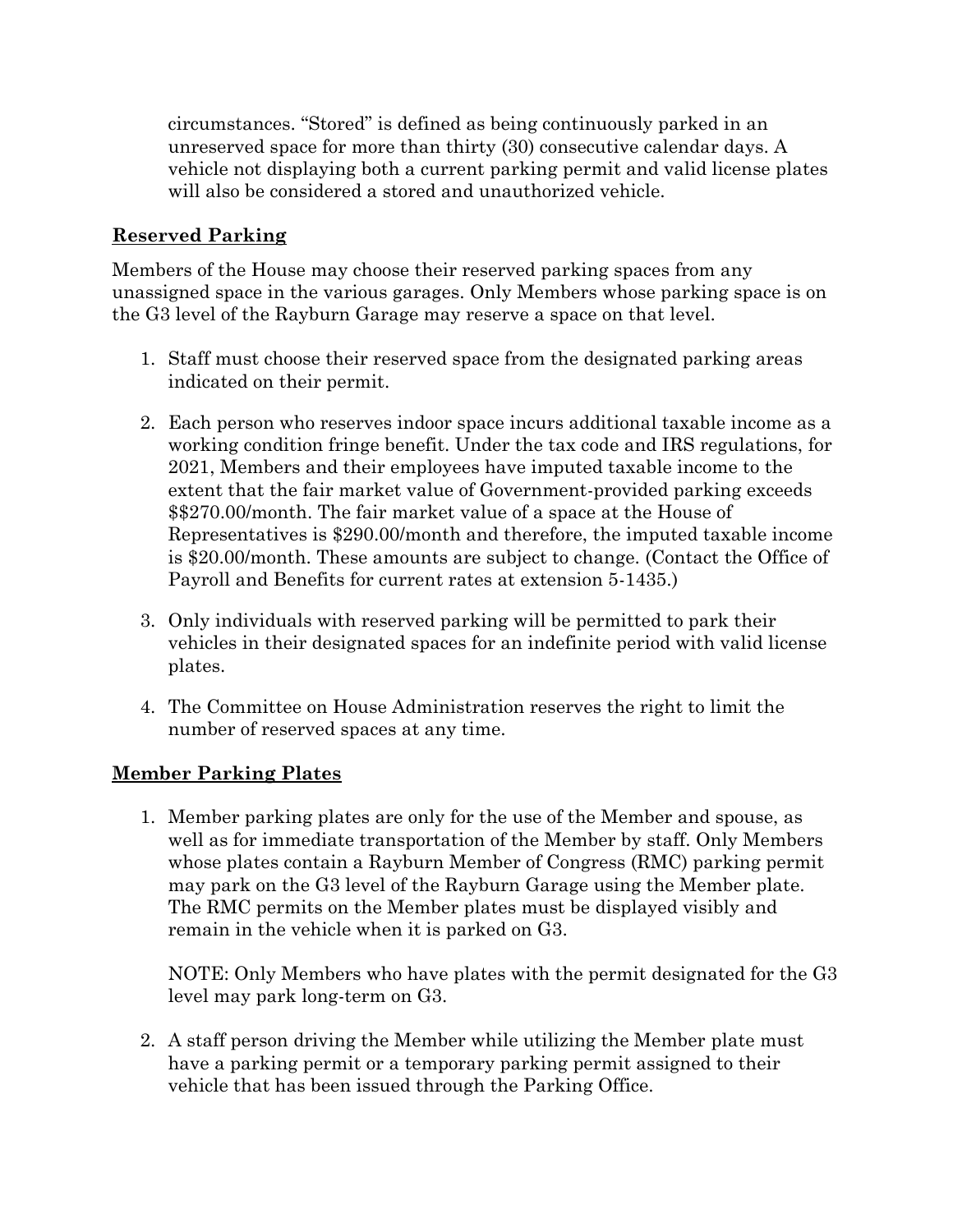NOTE: The Member plate DOES NOT allow staff use for long-term G3 parking (outside of staff persons normally assigned / permitted location).

3. Former Members (except registered lobbyists) will be permitted to park using either temporary permits or Member parking plates from previous Congresses, but must also present a former Member ID.

# **Carpool Parking**

House employees interested in carpool parking should contact House Garages and Parking Security (extension 5-6749). Carpools must have a minimum of two employees from House employing offices. The carpool permit must come from the employing office's parking roster of one of the carpool members.

If multiple vehicles associated with a carpool are found in the House parking areas, simultaneously, individuals associated with this carpool will lose their carpool privileges for the remainder of the current Congress.

# **Evening and Night Parking**

Swing shift employees (i.e., work schedule 2:00 pm to 7:30 am) should park in areas designated by House Parking Security. Certain parking areas designated by House Parking Security will be made accessible to swing shift employees starting at 4:00 pm based on space availability. Swing shift employees who are held over on assignment will be required to move to a designated area before 7:30 am. Parking Coordinators who are interested in parking for swing shift employees should contact House Parking Security (extension 5-6749). All swing shift employees' parking must be authorized via their office's Parking Coordinator.

# **Temporary Parking**

Parking on D Street, S.W., the marked spots on C Street, S.W., and the designated spots in Lot 9 are limited to temporary parking for parents of children attending the House of Representatives Child Care Center (HRCCC) for the purposes of dropping off or picking up their children and for attending meetings and functions at the HRCCC. Parking is on a first-come, first-served basis and parents must move their vehicles upon leaving the Center.

#### **Americans with Disabilities Act**

Staff authorized a parking permit by their employing authority that require accessible parking based on special needs considerations will be accommodated on an as-needed basis in spaces clearly marked for that purpose. Such permits will come from the pool of permits assigned to the office. Staff will be required to display the state-assigned handicap designation and may be required to provide additional documentation to House Garages and Parking Security.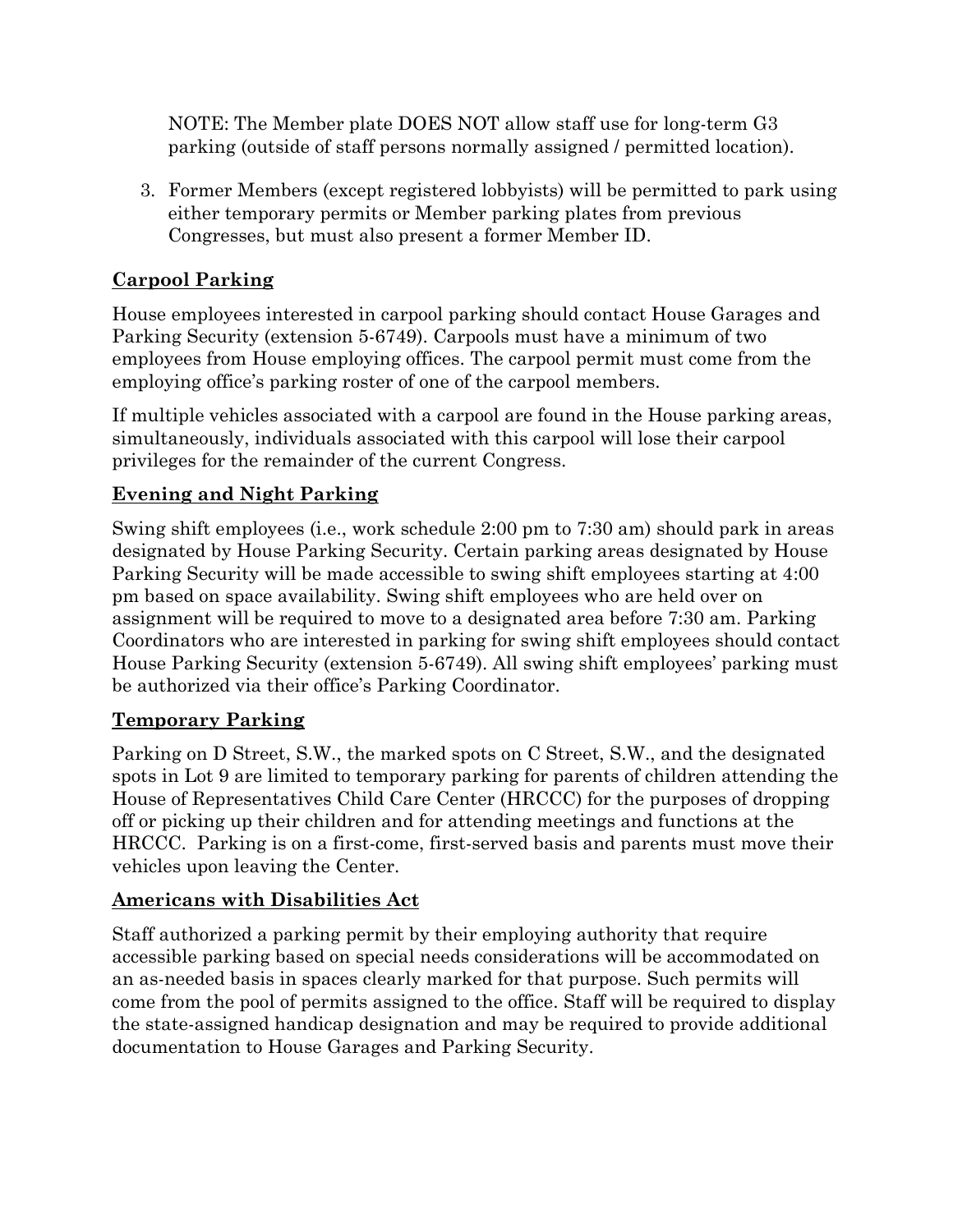# **Charging Stations**

Charging stations are available throughout the House campus for electrical vehicles on a fee paid basis. Prior to utilizing these charging stations, permit holders will need to register through  $\frac{Pay.Gov}{$ .

### **Group and Event Parking**

Requested group and event parking may be approved on House parking areas for morning events prior to 8:30 am and events after 5:30 pm dependent upon space availability. The request should be made in writing on office letterhead and signed by the Member or Parking Coordinator of the requesting entity. The letter should contain the name of the group, event date, time, location, and approximate number of vehicles requesting parking. If approved, other information may be required for security reasons. Requests should be emailed or faxed to House Garages and Parking Security (G2-28 RHOB, fax 6-1950). Group parking needs will be accommodated in House parking areas designated by House Parking Security.

# **Violations**

Violations include, but are not limited to:

- Failure to display proper identification (license plates and parking permit or Member plate) while in a garage, lot, or designated on-street parking area;
- Failure to park in the assigned space, garage, lot, or parking area;
- Failure to park within marked spaces;
- Improper use of a Member plate;
- Unauthorized parking in reserved spaces, handicap parking spaces, special needs parking spaces or charging stations;
- Storing of a vehicle in any House garage, lot, or designated parking area; and
- Parking multiple vehicles with the same permit on the campus at one time.

Generally, violations of the Parking Policy follow principles of progressive discipline. However, aggravating factors can help determine more severe discipline. Notices of violations are generally provided as follows:

- First Violation: Written notice from House Garages and Parking Security placed on vehicle;
- Second Violation: E-mail or letter to employing authority and permit holder;
- Third Violation: Suspension of parking privileges for thirty (30) days. The employing authority may not issue this permit to another employee during the suspension.
- Fourth Violation: Suspension of parking privileges for sixty (60) days. The employing authority may not issue this permit to another employee during the suspension.